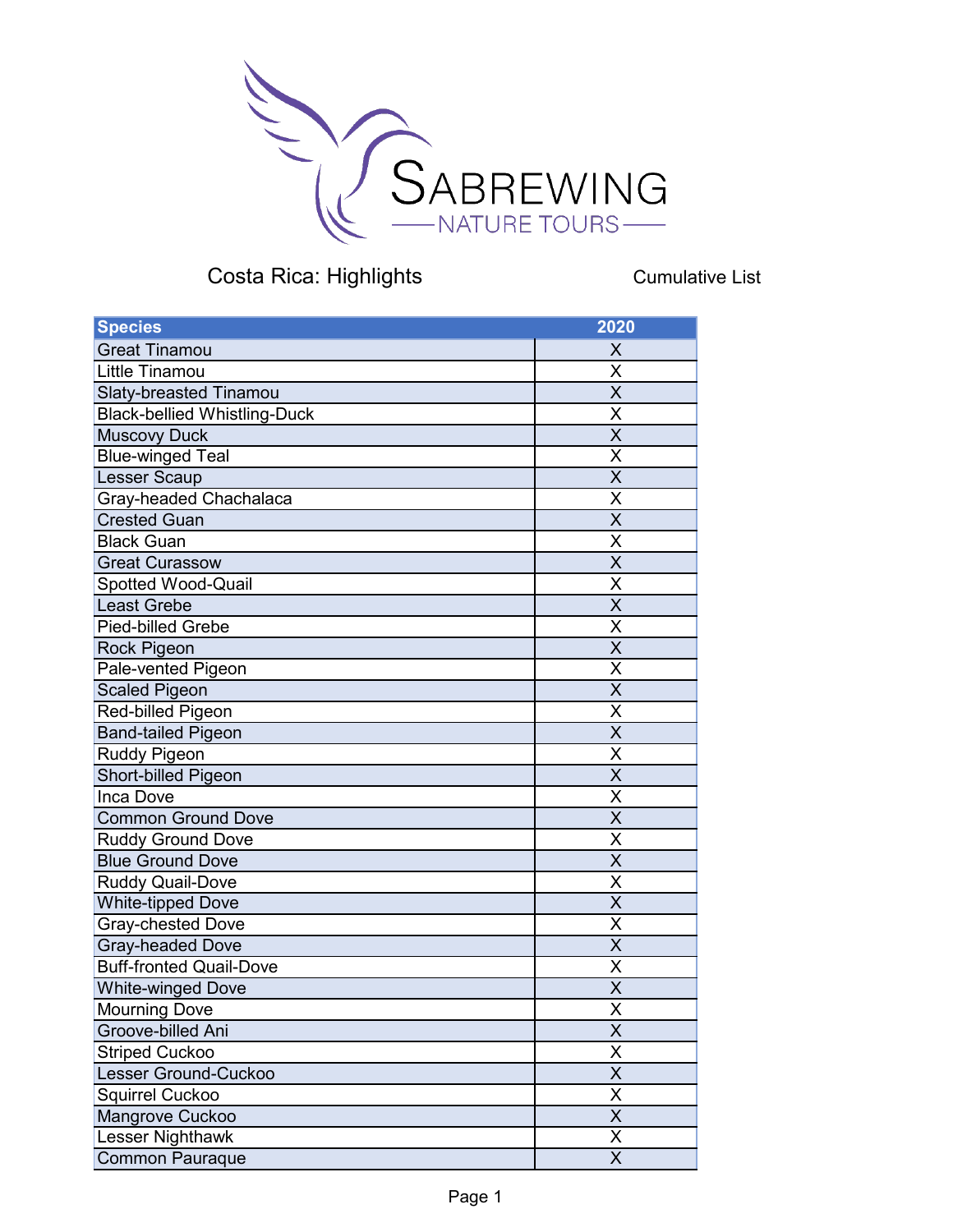| <b>Species</b>                    | 2020                    |
|-----------------------------------|-------------------------|
| <b>Great Potoo</b>                | х                       |
| <b>Chestnut-collared Swift</b>    | X                       |
| <b>White-collared Swift</b>       | X                       |
| <b>Vaux's Swift</b>               | X                       |
| <b>Gray-rumped Swift</b>          | X                       |
| <b>Green Hermit</b>               | X                       |
| Long-billed Hermit                | X                       |
| <b>Stripe-throated Hermit</b>     | $\overline{\mathsf{X}}$ |
| Lesser Violetear                  | Χ                       |
| Purple-crowned Fairy              | X                       |
| Green-breasted Mango              | Χ                       |
| <b>Green Thorntail</b>            | X                       |
| <b>Black-crested Coquette</b>     | X                       |
| <b>Green-crowned Brilliant</b>    | $\overline{\mathsf{x}}$ |
| Talamanca Hummingbird             | Χ                       |
| <b>Fiery-throated Hummingbird</b> | $\overline{\mathsf{x}}$ |
| Purple-throated Mountain-gem      | X                       |
| White-throated Mountain-gem       | X                       |
| Magenta-throated Woodstar         | Χ                       |
| Ruby-throated Hummingbird         | X                       |
| <b>Volcano Hummingbird</b>        | X                       |
| <b>Scintillant Hummingbird</b>    | X                       |
| Violet-headed Hummingbird         | Χ                       |
| Scaly-breasted Hummingbird        | $\overline{\mathsf{x}}$ |
| <b>Violet Sabrewing</b>           | Χ                       |
| <b>Bronze-tailed Plumeleteer</b>  | X                       |
| Crowned Woodnymph                 | Χ                       |
| <b>Stripe-tailed Hummingbird</b>  | $\overline{\mathsf{x}}$ |
| <b>Black-bellied Hummingbird</b>  | Χ                       |
| <b>Coppery-headed Emerald</b>     | $\overline{\mathsf{x}}$ |
| Mangrove Hummingbird              | X                       |
| <b>Blue-vented Hummingbird</b>    | $\overline{\mathsf{x}}$ |
| Rufous-tailed Hummingbird         | Χ                       |
| <b>Cinnamon Hummingbird</b>       | X                       |
| <b>Blue-throated Goldentail</b>   | X                       |
| <b>Russet-naped Wood-Rail</b>     | X                       |
| Gray-cowled Wood-Rail             | X                       |
| Sora                              | X                       |
| <b>Common Gallinule</b>           | X                       |
| <b>Purple Gallinule</b>           | X                       |
| <b>Yellow-breasted Crake</b>      | X                       |
| Sungrebe                          | X                       |
| Limpkin                           | Χ                       |
| Double-striped Thick-knee         | Χ                       |
| <b>Black-necked Stilt</b>         | $\overline{\mathsf{x}}$ |
| <b>Black-bellied Plover</b>       | X                       |
| Southern Lapwing                  | Χ                       |
| <b>Wilson's Plover</b>            | $\overline{\mathsf{x}}$ |
| <b>Semipalmated Plover</b>        | $\overline{\mathsf{X}}$ |
| Northern Jacana                   | X                       |
| Whimbrel                          | X                       |
| <b>Long-billed Curlew</b>         | X                       |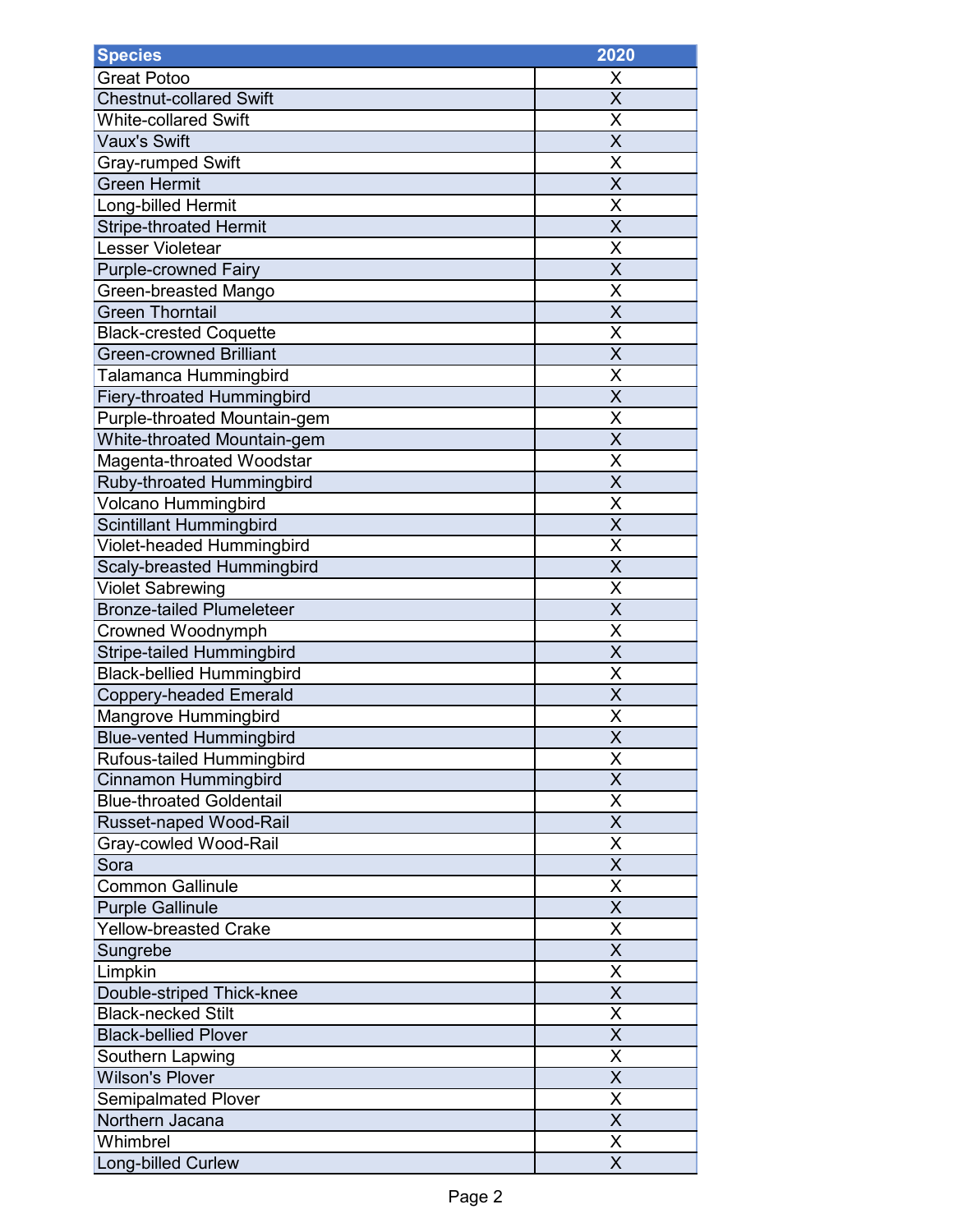| <b>Species</b>                   | 2020                    |
|----------------------------------|-------------------------|
| Marbled Godwit                   | X                       |
| <b>Ruddy Turnstone</b>           | $\overline{\mathsf{x}}$ |
| Surfbird                         | Χ                       |
| <b>Stilt Sandpiper</b>           | X                       |
| Sanderling                       | Χ                       |
| Least Sandpiper                  | X                       |
| Semipalmated Sandpiper           | X                       |
| <b>Western Sandpiper</b>         | X                       |
| <b>Short-billed Dowitcher</b>    | X                       |
| <b>Wilson's Phalarope</b>        | $\overline{\mathsf{x}}$ |
| <b>Spotted Sandpiper</b>         | Χ                       |
| <b>Solitary Sandpiper</b>        | X                       |
| <b>Greater Yellowlegs</b>        | Χ                       |
| Willet                           | $\overline{\mathsf{X}}$ |
| <b>Lesser Yellowlegs</b>         | Χ                       |
| <b>Laughing Gull</b>             | $\overline{\mathsf{x}}$ |
| Caspian Tern                     | X                       |
| Royal Tern                       | $\overline{\mathsf{x}}$ |
| Sandwich Tern                    | X                       |
| <b>Elegant Tern</b>              | $\overline{\mathsf{X}}$ |
| <b>Black Skimmer</b>             | X                       |
| Jabiru                           | $\overline{\mathsf{x}}$ |
| <b>Wood Stork</b>                | X                       |
| Magnificent Frigatebird          | X                       |
| Anhinga                          | X                       |
| Neotropic Cormorant              | $\overline{\mathsf{X}}$ |
| <b>Brown Pelican</b>             | Χ                       |
| <b>Pinnated Bittern</b>          | $\overline{\mathsf{X}}$ |
| <b>Least Bittern</b>             | Χ                       |
| <b>Fasciated Tiger-Heron</b>     | X                       |
| Bare-throated Tiger-Heron        | X                       |
| Great Blue Heron                 | $\overline{\mathsf{x}}$ |
| <b>Great Egret</b>               | Χ                       |
| <b>Snowy Egret</b>               | $\overline{\mathsf{x}}$ |
| Little Blue Heron                | X                       |
| <b>Tricolored Heron</b>          | X                       |
| <b>Reddish Egret</b>             | X                       |
| <b>Cattle Egret</b>              | X                       |
| <b>Green Heron</b>               | $\overline{\mathsf{X}}$ |
| Agami Heron                      | Χ                       |
| <b>Black-crowned Night-Heron</b> | X                       |
| Yellow-crowned Night-Heron       | X                       |
| <b>Boat-billed Heron</b>         | X                       |
| <b>White Ibis</b>                | X                       |
| Green Ibis                       | Χ                       |
| Roseate Spoonbill                | X                       |
| <b>King Vulture</b>              | $\overline{\mathsf{X}}$ |
| <b>Black Vulture</b>             | X                       |
| <b>Turkey Vulture</b>            | $\overline{\mathsf{x}}$ |
| Lesser Yellow-headed Vulture     | $\overline{\mathsf{x}}$ |
| Osprey                           | Χ                       |
| Gray-headed Kite                 | X                       |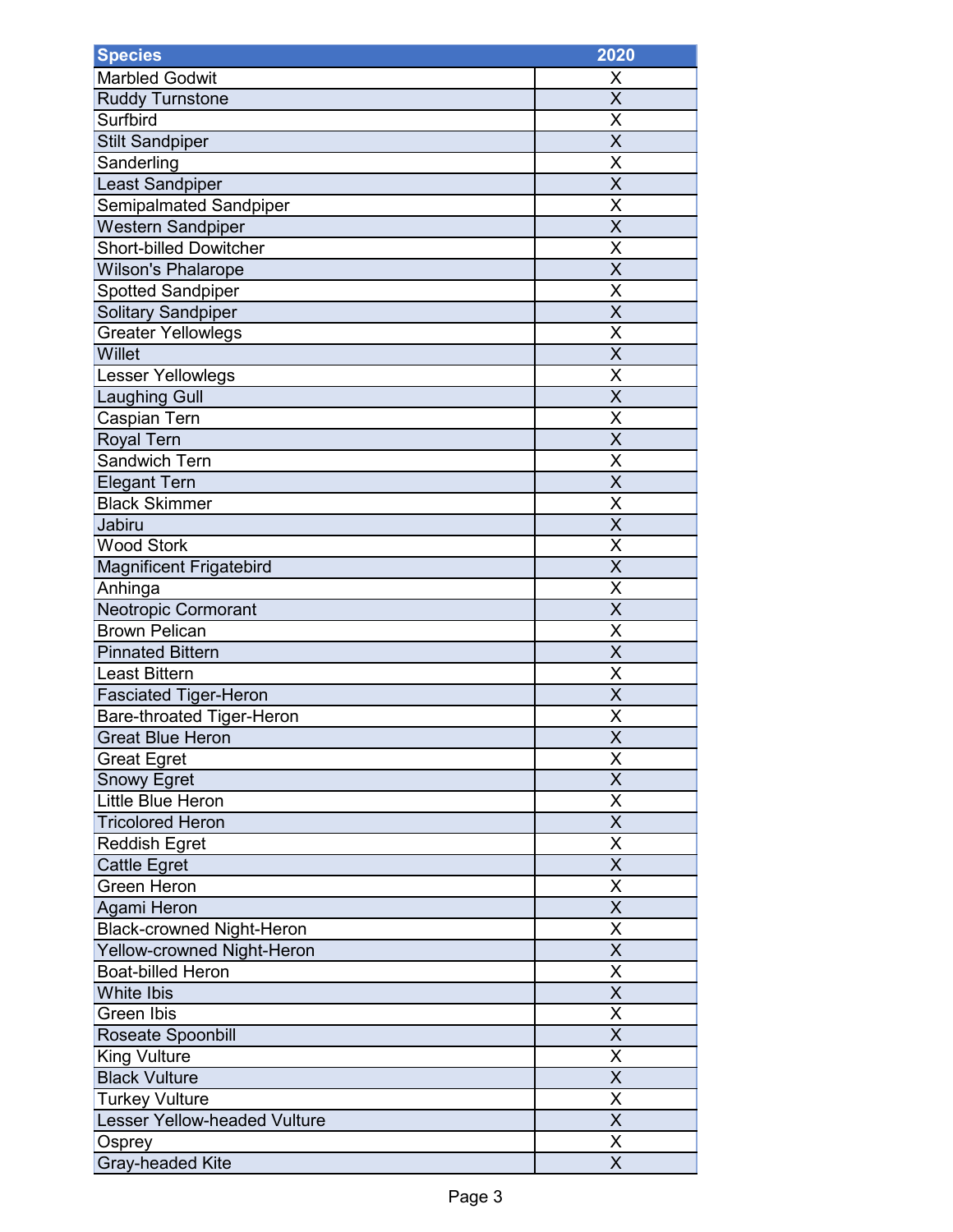| <b>Species</b>                  | 2020                    |
|---------------------------------|-------------------------|
| Swallow-tailed Kite             | X                       |
| <b>Black Hawk-Eagle</b>         | X                       |
| Ornate Hawk-Eagle               | X                       |
| <b>Black-collared Hawk</b>      | X                       |
| <b>Snail Kite</b>               | X                       |
| <b>Plumbeous Kite</b>           | X                       |
| <b>Northern Harrier</b>         | X                       |
| <b>Crane Hawk</b>               | $\overline{\mathsf{X}}$ |
| <b>Common Black Hawk</b>        | X                       |
| Roadside Hawk                   | $\overline{\mathsf{x}}$ |
| <b>Harris's Hawk</b>            | Χ                       |
| <b>White-tailed Hawk</b>        | X                       |
| Semiplumbeous Hawk              | X                       |
| <b>Gray Hawk</b>                | $\overline{\mathsf{x}}$ |
| <b>Broad-winged Hawk</b>        | Χ                       |
| <b>Short-tailed Hawk</b>        | $\overline{\mathsf{x}}$ |
| Zone-tailed Hawk                | X                       |
| <b>Red-tailed Hawk</b>          | X                       |
| Pacific Screech-Owl             | Χ                       |
| <b>Crested Owl</b>              | X                       |
| Ferruginous Pygmy-Owl           | X                       |
| <b>Mottled Owl</b>              | X                       |
| <b>Black-and-white Owl</b>      | Χ                       |
| <b>Resplendent Quetzal</b>      | $\overline{\mathsf{x}}$ |
| Slaty-tailed Trogon             | Χ                       |
| <b>Black-headed Trogon</b>      | X                       |
| <b>Baird's Trogon</b>           | Χ                       |
| <b>Gartered Trogon</b>          | $\overline{\mathsf{x}}$ |
| <b>Black-throated Trogon</b>    | Χ                       |
| <b>Collared Trogon</b>          | $\overline{\mathsf{x}}$ |
| <b>Tody Motmot</b>              | X                       |
| Lesson's Motmot                 | $\overline{\mathsf{x}}$ |
| <b>Rufous Motmot</b>            | Χ                       |
| <b>Keel-billed Motmot</b>       | X                       |
| <b>Broad-billed Motmot</b>      | X                       |
| <b>Turquoise-browed Motmot</b>  | X                       |
| <b>Ringed Kingfisher</b>        | X                       |
| <b>Belted Kingfisher</b>        | X                       |
| Amazon Kingfisher               | X                       |
| American Pygmy Kingfisher       | X                       |
| <b>Green Kingfisher</b>         | X                       |
| <b>White-necked Puffbird</b>    | X                       |
| <b>Pied Puffbird</b>            | Χ                       |
| <b>White-whiskered Puffbird</b> | X                       |
| <b>White-fronted Nunbird</b>    | $\overline{\mathsf{x}}$ |
| Rufous-tailed Jacamar           | $\overline{\mathsf{x}}$ |
| <b>Red-headed Barbet</b>        | Χ                       |
| <b>Prong-billed Barbet</b>      | $\overline{\mathsf{x}}$ |
| Northern Emerald-Toucanet       | $\overline{\mathsf{x}}$ |
| <b>Collared Aracari</b>         | X                       |
| Fiery-billed Aracari            | X                       |
| <b>Yellow-eared Toucanet</b>    | X                       |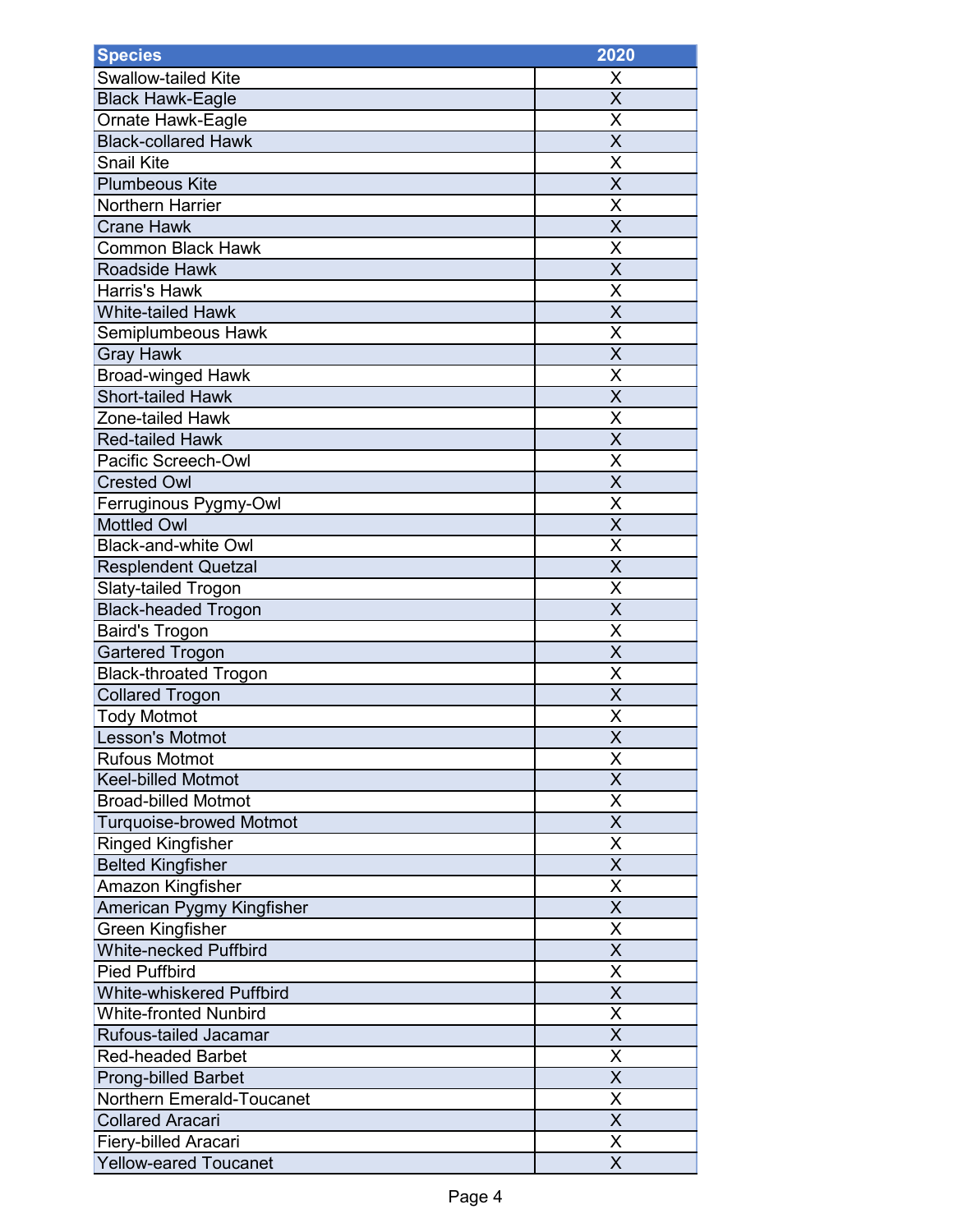| <b>Species</b>                     | 2020                    |
|------------------------------------|-------------------------|
| <b>Yellow-throated Toucan</b>      | X                       |
| <b>Keel-billed Toucan</b>          | X                       |
| <b>Olivaceous Piculet</b>          | X                       |
| Acorn Woodpecker                   | $\overline{\mathsf{x}}$ |
| Golden-naped Woodpecker            | X                       |
| <b>Black-cheeked Woodpecker</b>    | X                       |
| Red-crowned Woodpecker             | X                       |
| Hoffmann's Woodpecker              | X                       |
| Smoky-brown Woodpecker             | X                       |
| Pale-billed Woodpecker             | X                       |
| <b>Lineated Woodpecker</b>         | X                       |
| Cinnamon Woodpecker                | X                       |
| <b>Chestnut-colored Woodpecker</b> | X                       |
| Rufous-winged Woodpecker           | $\overline{\mathsf{x}}$ |
| Golden-olive Woodpecker            | Χ                       |
| <b>Collared Forest-Falcon</b>      | $\overline{\mathsf{x}}$ |
| <b>Crested Caracara</b>            | X                       |
| <b>Yellow-headed Caracara</b>      | X                       |
| Laughing Falcon                    | Χ                       |
| <b>Bat Falcon</b>                  | $\overline{\mathsf{x}}$ |
| Peregrine Falcon                   | X                       |
| <b>Barred Parakeet</b>             | X                       |
| Orange-chinned Parakeet            | X                       |
| <b>Brown-hooded Parrot</b>         | X                       |
| <b>White-crowned Parrot</b>        | X                       |
| <b>Red-lored Parrot</b>            | X                       |
| <b>Yellow-naped Parrot</b>         | X                       |
| <b>White-fronted Parrot</b>        | $\overline{\mathsf{X}}$ |
| <b>Mealy Parrot</b>                | X                       |
| <b>Sulphur-winged Parakeet</b>     | $\overline{\mathsf{x}}$ |
| <b>Olive-throated Parakeet</b>     | X                       |
| Orange-fronted Parakeet            | $\overline{\mathsf{X}}$ |
| <b>Great Green Macaw</b>           | X                       |
| <b>Scarlet Macaw</b>               | X                       |
| <b>Crimson-fronted Parakeet</b>    | X                       |
| <b>Fasciated Antshrike</b>         | X                       |
| <b>Great Antshrike</b>             | X                       |
| <b>Barred Antshrike</b>            | X                       |
| <b>Black-crowned Antshrike</b>     | X                       |
| <b>Black-hooded Antshrike</b>      | X                       |
| <b>Russet Antshrike</b>            | X                       |
| <b>Plain Antvireo</b>              | X                       |
| <b>Streak-crowned Antvireo</b>     | X                       |
| <b>Slaty Antwren</b>               | X                       |
| Dot-winged Antwren                 | X                       |
| <b>Dusky Antbird</b>               | X                       |
| <b>Bare-crowned Antbird</b>        | Χ                       |
| <b>Chestnut-backed Antbird</b>     | $\overline{\mathsf{x}}$ |
| <b>Dull-mantled Antbird</b>        | X                       |
| Zeledon's Antbird                  | X                       |
| <b>Bicolored Antbird</b>           | X                       |
| <b>Spotted Antbird</b>             | X                       |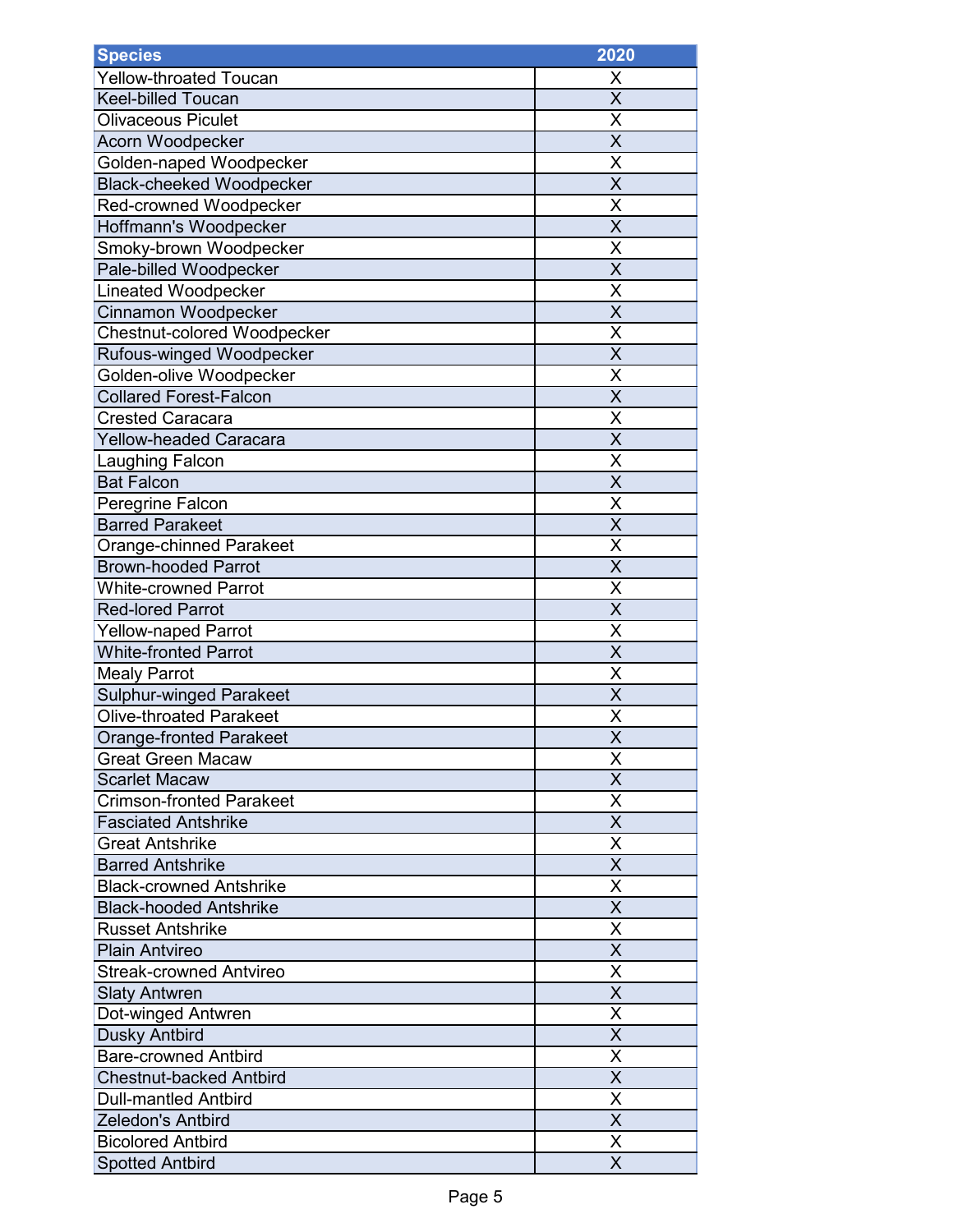| <b>Species</b>                       | 2020                    |
|--------------------------------------|-------------------------|
| <b>Ocellated Antbird</b>             | Х                       |
| <b>Streak-chested Antpitta</b>       | $\overline{\mathsf{x}}$ |
| <b>Thicket Antpitta</b>              | Χ                       |
| <b>Black-faced Antthrush</b>         | X                       |
| Tawny-throated Leaftosser            | X                       |
| Tawny-winged Woodcreeper             | $\overline{\mathsf{x}}$ |
| Wedge-billed Woodcreeper             | X                       |
| Northern Barred-Woodcreeper          | X                       |
| Cocoa Woodcreeper                    | X                       |
| Spotted Woodcreeper                  | $\overline{\mathsf{x}}$ |
| <b>Streak-headed Woodcreeper</b>     | X                       |
| Spot-crowned Woodcreeper             | X                       |
| Plain Xenops                         | X                       |
| <b>Buffy Tuftedcheek</b>             | $\overline{\mathsf{x}}$ |
| <b>Buff-fronted Foliage-gleaner</b>  | X                       |
| <b>Buff-throated Foliage-gleaner</b> | $\overline{\mathsf{x}}$ |
| Chiriqui Foliage-gleaner             | X                       |
| <b>Striped Woodhaunter</b>           | $\overline{\mathsf{x}}$ |
| <b>Ruddy Treerunner</b>              | Χ                       |
| <b>Slaty Spinetail</b>               | X                       |
| Long-tailed Manakin                  | X                       |
| <b>White-ruffed Manakin</b>          | $\overline{\mathsf{x}}$ |
| <b>Blue-crowned Manakin</b>          | X                       |
| <b>White-collared Manakin</b>        | X                       |
| <b>Red-capped Manakin</b>            | X                       |
| <b>Purple-throated Fruitcrow</b>     | X                       |
| Turquoise Cotinga                    | Χ                       |
| <b>Rufous Piha</b>                   | X                       |
| Snowy Cotinga                        | X                       |
| <b>Black-crowned Tityra</b>          | $\overline{\mathsf{X}}$ |
| <b>Masked Tityra</b>                 | X                       |
| <b>Barred Becard</b>                 | $\overline{\mathsf{x}}$ |
| Cinnamon Becard                      | X                       |
| <b>Rose-throated Becard</b>          | $\overline{\mathsf{x}}$ |
| Royal Flycatcher                     | X                       |
| <b>Black-tailed Flycatcher</b>       | X                       |
| <b>Stub-tailed Spadebill</b>         | Χ                       |
| <b>White-throated Spadebill</b>      | X                       |
| Ochre-bellied Flycatcher             | $\overline{\mathsf{x}}$ |
| Slaty-capped Flycatcher              | X                       |
| Rufous-browed Tyrannulet             | $\overline{\mathsf{x}}$ |
| <b>Black-capped Pygmy-Tyrant</b>     | X                       |
| Scale-crested Pygmy-Tyrant           | X                       |
| <b>Northern Bentbill</b>             | X                       |
| Slate-headed Tody-Flycatcher         | X                       |
| Common Tody-Flycatcher               | $\overline{\mathsf{X}}$ |
| <b>Black-headed Tody-Flycatcher</b>  | $\overline{\mathsf{x}}$ |
| Yellow-olive Flycatcher              | $\overline{\mathsf{X}}$ |
| Yellow-bellied Tyrannulet            | $\overline{\mathsf{X}}$ |
| Northern Beardless-Tyrannulet        | $\overline{\mathsf{x}}$ |
| <b>Yellow Tyrannulet</b>             | Χ                       |
| <b>Yellow-bellied Elaenia</b>        | X                       |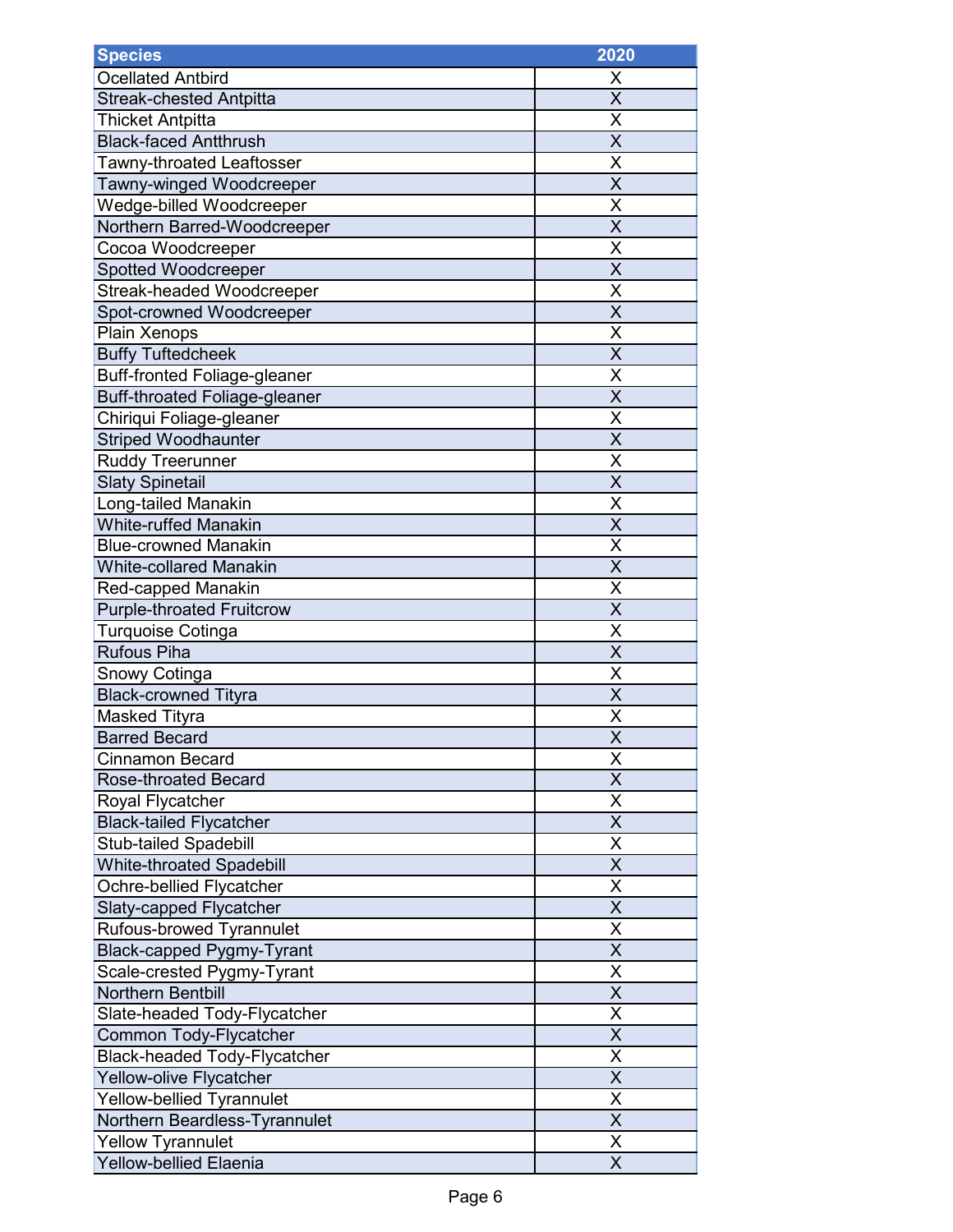| <b>Species</b>                  | 2020                    |
|---------------------------------|-------------------------|
| <b>Mountain Elaenia</b>         | Х                       |
| <b>Torrent Tyrannulet</b>       | X                       |
| Mistletoe Tyrannulet            | X                       |
| <b>Tufted Flycatcher</b>        | X                       |
| Eastern Wood-Pewee              | X                       |
| <b>Tropical Pewee</b>           | X                       |
| Yellow-bellied Flycatcher       | X                       |
| White-throated Flycatcher       | $\overline{\mathsf{X}}$ |
| <b>Yellowish Flycatcher</b>     | X                       |
| <b>Black-capped Flycatcher</b>  | $\overline{\mathsf{x}}$ |
| <b>Black Phoebe</b>             | Χ                       |
| Northern Scrub-Flycatcher       | X                       |
| Long-tailed Tyrant              | X                       |
| <b>Bright-rumped Attila</b>     | $\overline{\mathsf{x}}$ |
| <b>Rufous Mourner</b>           | Χ                       |
| Dusky-capped Flycatcher         | $\overline{\mathsf{x}}$ |
| Panama Flycatcher               | X                       |
| <b>Great Crested Flycatcher</b> | X                       |
| <b>Brown-crested Flycatcher</b> | Χ                       |
| <b>Great Kiskadee</b>           | X                       |
| <b>Boat-billed Flycatcher</b>   | X                       |
| Social Flycatcher               | X                       |
| Gray-capped Flycatcher          | X                       |
| <b>White-ringed Flycatcher</b>  | $\overline{\mathsf{x}}$ |
| <b>Streaked Flycatcher</b>      | Χ                       |
| <b>Piratic Flycatcher</b>       | X                       |
| <b>Tropical Kingbird</b>        | Χ                       |
| Scissor-tailed Flycatcher       | $\overline{\mathsf{x}}$ |
| Fork-tailed Flycatcher          | Χ                       |
| Rufous-browed Peppershrike      | $\overline{\mathsf{x}}$ |
| Green Shrike-Vireo              | X                       |
| <b>Tawny-crowned Greenlet</b>   | $\overline{\mathsf{x}}$ |
| Lesser Greenlet                 | Χ                       |
| Mangrove Vireo                  | X                       |
| <b>Yellow-throated Vireo</b>    | X                       |
| <b>Yellow-winged Vireo</b>      | X                       |
| Philadelphia Vireo              | X                       |
| <b>Brown-capped Vireo</b>       | X                       |
| White-throated Magpie-Jay       | X                       |
| <b>Brown Jay</b>                | X                       |
| <b>Blue-and-white Swallow</b>   | X                       |
| Northern Rough-winged Swallow   | X                       |
| Southern Rough-winged Swallow   | Χ                       |
| <b>Gray-breasted Martin</b>     | X                       |
| <b>Tree Swallow</b>             | $\overline{\mathsf{x}}$ |
| <b>Mangrove Swallow</b>         | X                       |
| Violet-green Swallow            | Χ                       |
| <b>Barn Swallow</b>             | $\overline{\mathsf{x}}$ |
| <b>Cliff Swallow</b>            | $\overline{\mathsf{x}}$ |
| <b>Tawny-faced Gnatwren</b>     | X                       |
| <b>Long-billed Gnatwren</b>     | Χ                       |
| <b>White-lored Gnatcatcher</b>  | X                       |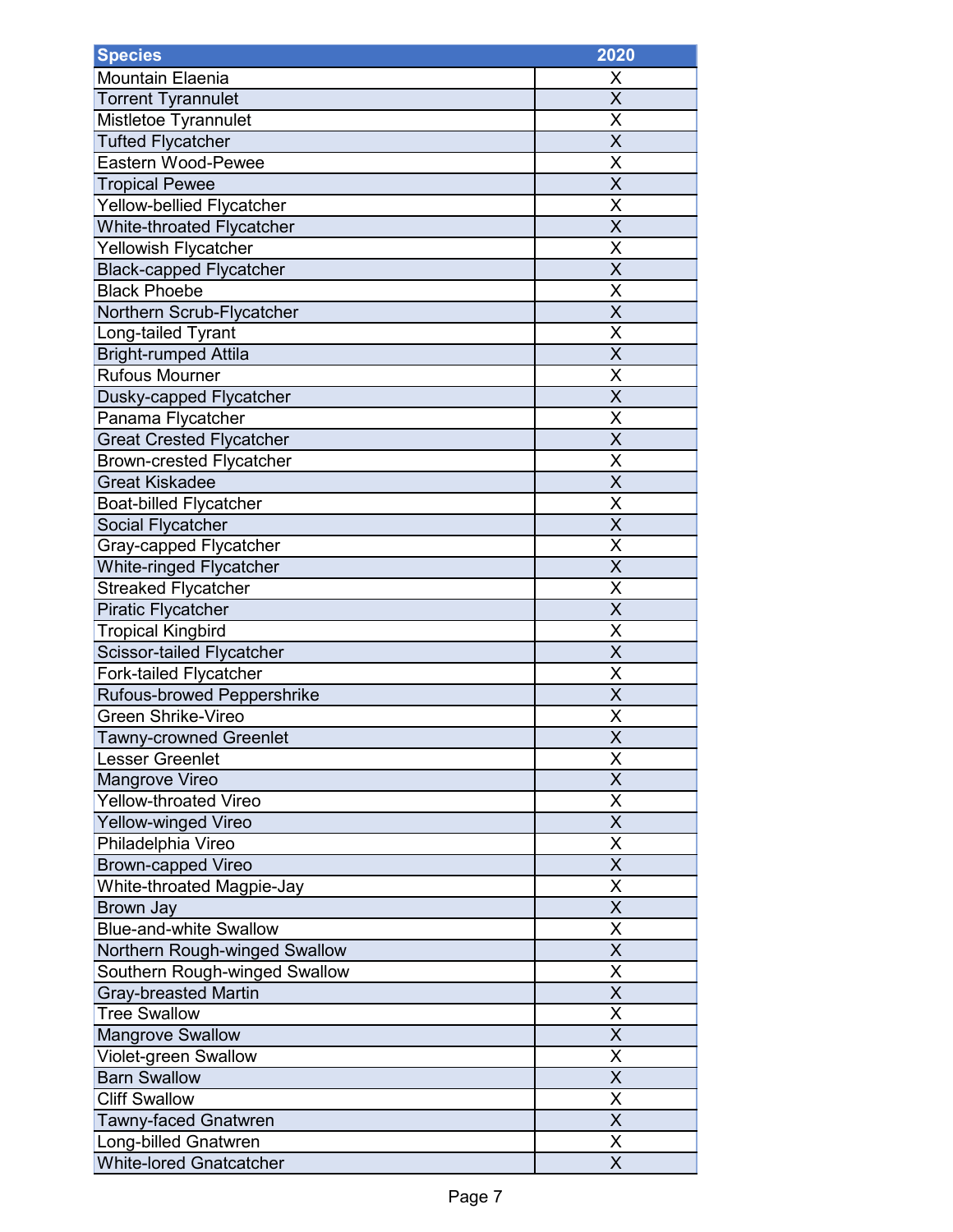| <b>Species</b>                         | 2020                    |
|----------------------------------------|-------------------------|
| <b>Tropical Gnatcatcher</b>            | X                       |
| Nightingale Wren                       | $\overline{\mathsf{x}}$ |
| House Wren                             | Χ                       |
| <b>Ochraceous Wren</b>                 | X                       |
| <b>Timberline Wren</b>                 | Χ                       |
| <b>Band-backed Wren</b>                | X                       |
| Rufous-naped Wren                      | X                       |
| Spot-breasted Wren                     | X                       |
| <b>Black-throated Wren</b>             | X                       |
| <b>Banded Wren</b>                     | X                       |
| <b>Stripe-breasted Wren</b>            | X                       |
| Cabanis's Wren                         | X                       |
| Canebrake Wren                         | X                       |
| <b>Isthmian Wren</b>                   | $\overline{\mathsf{X}}$ |
| <b>Riverside Wren</b>                  | Χ                       |
| <b>Bay Wren</b>                        | $\overline{\mathsf{x}}$ |
| White-breasted Wood-Wren               | X                       |
| Gray-breasted Wood-Wren                | $\overline{\mathsf{x}}$ |
| Song Wren                              | Χ                       |
| <b>Tropical Mockingbird</b>            | X                       |
| <b>Black-faced Solitaire</b>           | X                       |
| <b>Black-billed Nightingale-Thrush</b> | X                       |
| Slaty-backed Nightingale-Thrush        | X                       |
| Ruddy-capped Nightingale-Thrush        | X                       |
| <b>Black-headed Nightingale-Thrush</b> | X                       |
| <b>Swainson's Thrush</b>               | X                       |
| <b>Wood Thrush</b>                     | Χ                       |
| <b>Mountain Thrush</b>                 | X                       |
| <b>White-throated Thrush</b>           | Χ                       |
| <b>Clay-colored Thrush</b>             | $\overline{\mathsf{X}}$ |
| Sooty Thrush                           | X                       |
| Long-tailed Silky-flycatcher           | $\overline{\mathsf{x}}$ |
| <b>House Sparrow</b>                   | Χ                       |
| Golden-browed Chlorophonia             | $\overline{\mathsf{x}}$ |
| Scrub Euphonia                         | X                       |
| <b>Yellow-crowned Euphonia</b>         | X                       |
| <b>Yellow-throated Euphonia</b>        | Χ                       |
| Olive-backed Euphonia                  | X                       |
| Tawny-capped Euphonia                  | $\overline{\mathsf{X}}$ |
| Sooty-capped Chlorospingus             | Χ                       |
| <b>Common Chlorospingus</b>            | X                       |
| <b>Stripe-headed Sparrow</b>           | X                       |
| <b>Black-striped Sparrow</b>           | X                       |
| <b>Orange-billed Sparrow</b>           | X                       |
| Volcano Junco                          | X                       |
| <b>Rufous-collared Sparrow</b>         | X                       |
| Large-footed Finch                     | $\overline{\mathsf{X}}$ |
| <b>White-eared Ground-Sparrow</b>      | X                       |
| Cabanis's Ground-Sparrow               | $\overline{\mathsf{X}}$ |
| Yellow-thighed Brushfinch              | $\overline{\mathsf{X}}$ |
| Wrenthrush                             | X                       |
| <b>Eastern Meadowlark</b>              | X                       |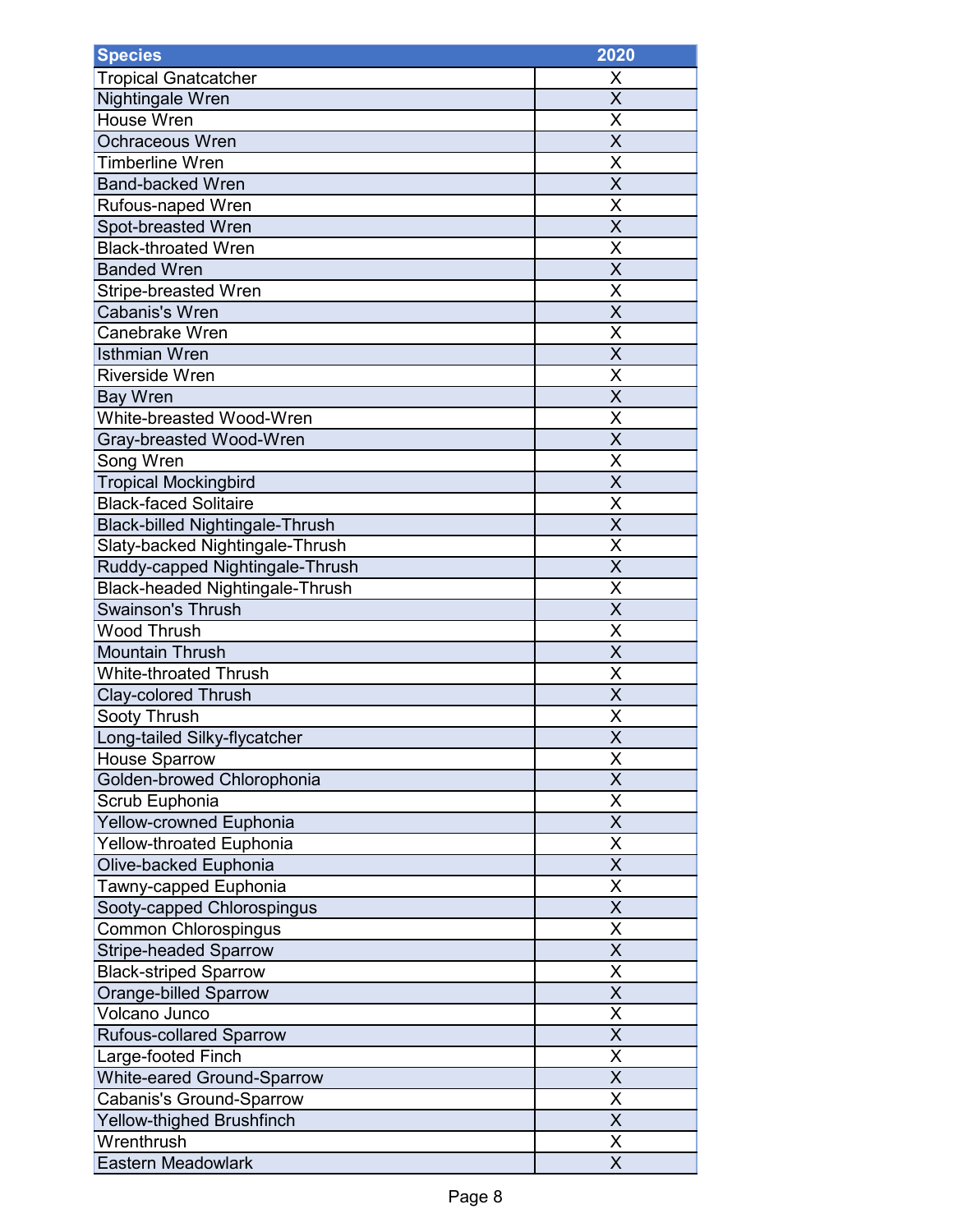| <b>Species</b>                      | 2020                    |
|-------------------------------------|-------------------------|
| <b>Red-breasted Meadowlark</b>      | X                       |
| <b>Yellow-billed Cacique</b>        | $\overline{\mathsf{x}}$ |
| Chestnut-headed Oropendola          | X                       |
| Montezuma Oropendola                | $\overline{\mathsf{x}}$ |
| Scarlet-rumped Cacique              | Χ                       |
| <b>Black-cowled Oriole</b>          | $\overline{\mathsf{x}}$ |
| <b>Orchard Oriole</b>               | X                       |
| <b>Streak-backed Oriole</b>         | X                       |
| Spot-breasted Oriole                | X                       |
| <b>Baltimore Oriole</b>             | $\overline{\mathsf{X}}$ |
| <b>Red-winged Blackbird</b>         | X                       |
| <b>Shiny Cowbird</b>                | X                       |
| <b>Giant Cowbird</b>                | X                       |
| <b>Melodious Blackbird</b>          | $\overline{\mathsf{X}}$ |
| <b>Great-tailed Grackle</b>         | X                       |
| Nicaraguan Grackle                  | $\overline{\mathsf{x}}$ |
| Louisiana Waterthrush               | X                       |
| Northern Waterthrush                | $\overline{\mathsf{x}}$ |
| Golden-winged Warbler               | Χ                       |
| <b>Black-and-white Warbler</b>      | $\overline{\mathsf{x}}$ |
| Prothonotary Warbler                | X                       |
| <b>Flame-throated Warbler</b>       | $\overline{\mathsf{x}}$ |
| Tennessee Warbler                   | X                       |
| <b>Gray-crowned Yellowthroat</b>    | X                       |
| <b>Mourning Warbler</b>             | X                       |
| Kentucky Warbler                    | X                       |
| <b>Olive-crowned Yellowthroat</b>   | Χ                       |
| <b>American Redstart</b>            | X                       |
| <b>Tropical Parula</b>              | X                       |
| <b>Blackburnian Warbler</b>         | $\overline{\mathsf{x}}$ |
| <b>Yellow Warbler</b>               | X                       |
| <b>Chestnut-sided Warbler</b>       | $\overline{\mathsf{x}}$ |
| <b>Townsend's Warbler</b>           | Χ                       |
| <b>Black-throated Green Warbler</b> | $\overline{\mathsf{x}}$ |
| Rufous-capped Warbler               | X                       |
| <b>Black-cheeked Warbler</b>        | X                       |
| Golden-crowned Warbler              | X                       |
| <b>Buff-rumped Warbler</b>          | X                       |
| <b>Wilson's Warbler</b>             | $\overline{\mathsf{X}}$ |
| <b>Slate-throated Redstart</b>      | X                       |
| <b>Collared Redstart</b>            | X                       |
| <b>Hepatic Tanager</b>              | X                       |
| <b>Summer Tanager</b>               | X                       |
| <b>Flame-colored Tanager</b>        | X                       |
| Red-throated Ant-Tanager            | X                       |
| <b>Carmiol's Tanager</b>            | X                       |
| <b>Black-faced Grosbeak</b>         | $\overline{\mathsf{X}}$ |
| <b>Black-thighed Grosbeak</b>       | X                       |
| <b>Blue-black Grosbeak</b>          | X                       |
| <b>Blue Grosbeak</b>                | $\overline{\mathsf{x}}$ |
| <b>Painted Bunting</b>              | X                       |
| <b>Gray-headed Tanager</b>          | X                       |